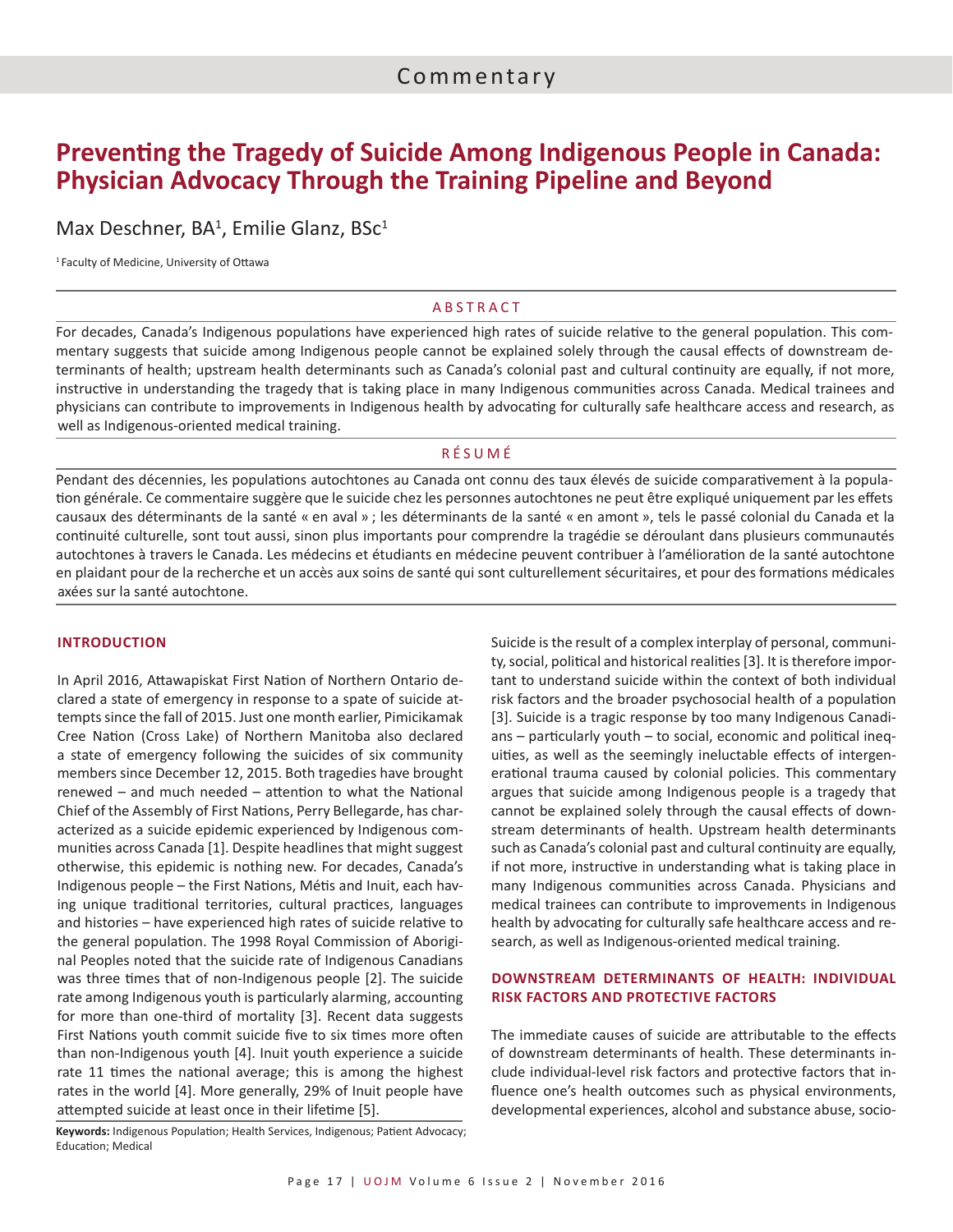## Commentary

economic status, education and access to healthcare. Poor mental health is a leading individual risk factor for suicide. Suicide by adolescents and young adults often occurs in the setting of affective disorders such as major depressive disorder and bipolar disorder [3]. Individuals are particularly vulnerable to suicide in cases of substance abuse – most notably alcohol use [6]. Indigenous youth are two to six times more likely to suffer from alcohol-related problems than non-Indigenous Canadians [7]. Compared to their non-Indigenous counterparts, Indigenous youth are more likely to use illegal drugs and to begin using these substances at an earlier age [7]. Other risk factors include suicide of family members or friends, previous physical or sexual abuse, social isolation, poverty and unemployment [3]. Suicide rates are highest in Indigenous adolescents who have physical illnesses, have previously attempted suicide, have a history with the criminal justice system or have lived in multiple home placements [3]. On the contrary, individual protective factors preventing suicide include good physical and mental health, self-esteem, future orientation, peer support and coping skills [3,8].

Individual downstream health determinants are important to consider when identifying Indigenous people at risk of committing suicide, but they are not enough to single-handedly explain high rates of suicide among Indigenous people. While non-Indigenous populations also have many of the same individual risk factors for suicide, these risk factors are more prevalent among Indigenous people as a result of broader social and historical pressures – namely the legacies of colonialism and acculturation policies imposed by Canadian political and social institutions [3,9].

## **UPSTREAM DETERMINANTS OF HEALTH: INDIGENOUS HEALTH AS A NEXUS OF HISTORY, POLITICS AND CULTURE**

In trying to understand high levels of suicide among Indigenous people, it is important to explore the role of historical, political and cultural factors on overall health. Upstream health determinants are the overlying influences that largely determine the health status of a particular population. Upstream determinants set the context within which downstream determinants can be understood. From an Indigenous health perspective, upstream determinants include Canada's colonial history, past and present government policies such as the residential school system, selfdetermination and cultural continuity [10,11]. The World Health Organization contends that the colonization of Indigenous peoples is a fundamental health determinant [10]. In Canada, colonization led to "cultural genocide" of Indigenous people through institutional racism, land dispossession, family separations, residential schools and the widespread intergenerational trauma effected by these systems.

The cultural genocide of Indigenous people is linked to the dis-

ease burden and higher rates of violence and early death faced by these individuals [3,11,12]. Today, Indigenous people have a higher risk of committing suicide relative to non-Indigenous people due to acculturation stress and cultural marginalization [3]. Many individuals struggle to acquire Indigenous values, while failing to connect with the dominant values of Western society. Indigenous people also experience higher rates of chronic disease, fatal accidents and overall mortality compared to non-Indigenous populations [13]. Indigenous people are more likely to report respiratory problems and unhealthy behaviours like smoking and drinking; they also suffer from higher rates of obesity and diabetes and have less access to safe, secure and nutritious food [13]. While direct causal links to suicidality and poor health outcomes are challenging to confirm, it is important to outline the potential multi-generational impact of upstream determinants such as the residential school system on the health status of Canada's Indigenous population today.

Cultural continuity is an important upstream determinant of Indigenous health. It is defined as a community's sense of its own historical continuity and identity, and has traditionally been solidified through intergenerational bonds forged by close families and vibrant traditions [3,14]. In many Indigenous communities, cultural continuity has been challenged by government policies such as the residential school and child welfare systems. These policies have interrupted the transmission of culture – a practice that has sustained the threads of healthy Indigenous societies for thousands of years [3]. Today, residential school survivors and their families are at high risk of experiencing depression, suicidal ideation and suicide attempts [3]. Conversely, low rates of suicide within certain First Nations communities in British Columbia have been linked to conditions that promote cultural continuity such as land title, self-government and control over health, education and social programs [14]. Communities with three or more protective factors experienced suicide rates of approximately 2/100,000; the numbers were much grimmer in the absence of protective factors: nearly 138/100,000 [14].

### **CHAMPIONING INDIGENOUS HEALTH AND WELLBEING: WHAT CAN PHYSICIANS AND MEDICAL TRAINEES DO?**

In helping to improve Indigenous health outcomes, physicians and medical trainees can lead the development of preventionbased solutions to the epidemic of suicide among Indigenous people. The complexity of this tragedy means that a broad scope of stakeholders must develop tangible prevention strategies at both the policy and community levels. There is a pressing need for more investments that will enable young people to access critical social services, as well as meaningful education, employment and recreation opportunities. As front-line care providers, physicians bear witness to the health challenges and spirited resiliency of Indigenous people. Physicians are health advocates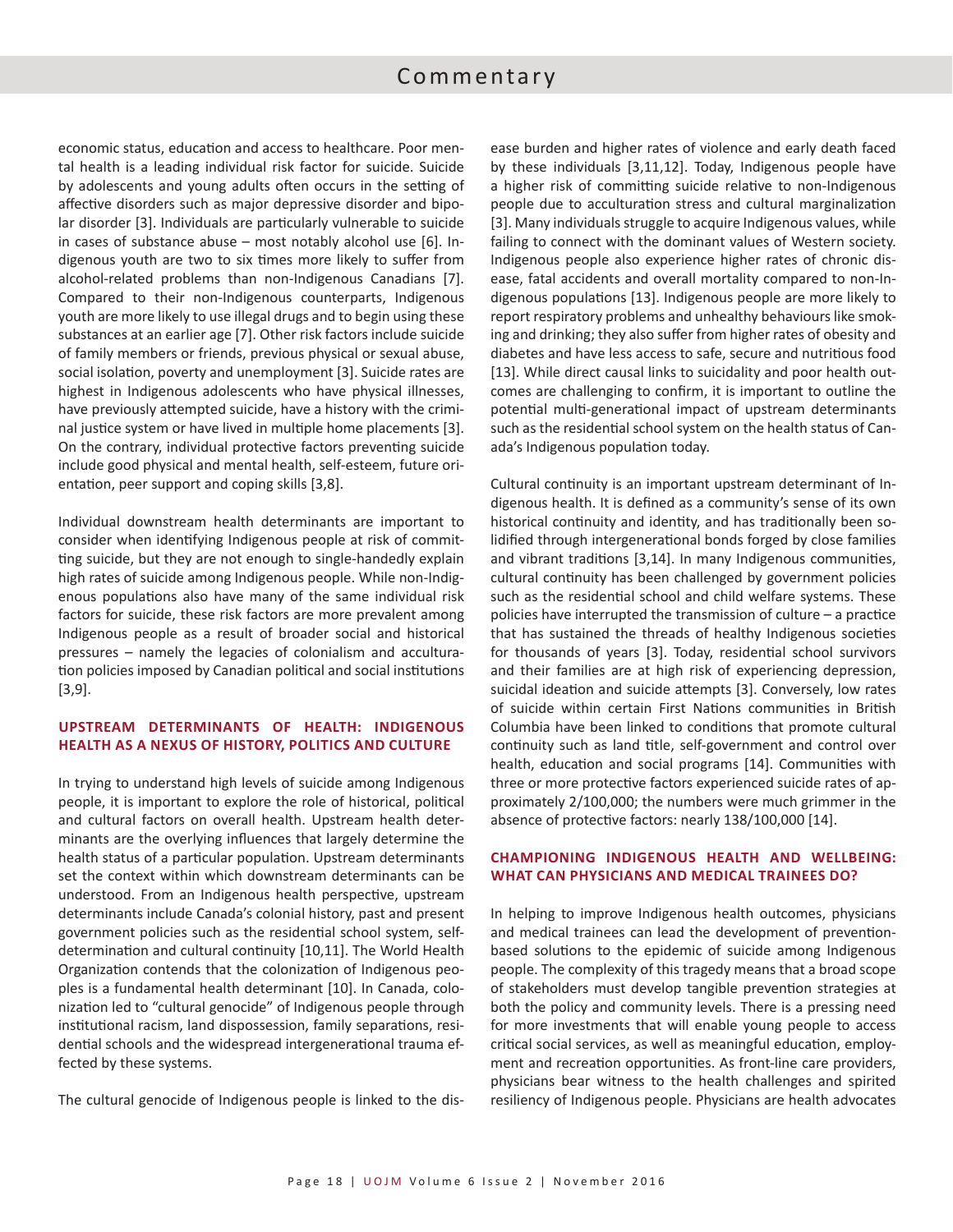## Commentary

and therefore share a responsibility to champion the causes of marginalized populations in both urban and rural settings [15]. Advocacy means fighting for appropriate and timely access to culturally safe healthcare services. In light of historical oppression, many Indigenous people approach Western medicine with understandable caution. Cultural safety aims to mediate Indigenous peoples' interactions with healthcare and government services by acknowledging inherent inequities and power differentials. Culturally safe healthcare provision recognizes the social, political and historical context of accessing care and ensures that Indigenous people define safe healthcare on their own terms [16]. Physicians must recognize that health and wellbeing are equal parts spiritual, mental, physical and emotional; this is demonstrated in the four quadrants of the medicine wheel [17]. In acknowledging the importance of the wheel, physicians can better respect traditional beliefs and healing practices, as well as refrain from enforcing their own values on Indigenous patients. While not all physicians will promote cultural safety on a system-wide basis, they can deliver healthcare using this approach to ensure their own interactions with Indigenous patients are culturally appropriate and supportive.

Indigenous communities need to see more investments in evidence-based suicide prevention and treatment strategies. For instance, flying patients with suicidal ideation or previous suicide attempts from remote communities to distant tertiary care centres to receive short courses of mental health treatment is not a long-term solution. Physicians can contribute to the development and implementation of evidence-based strategies that emphasize the role of the upstream determinants of health in improving community health and wellbeing. Furthermore, health research should be rooted in culturally safe ethical guidelines and should foster collaboration with Indigenous groups. Ownership, Control, Access and Possession (OCAP) is an example of a research model in which Indigenous people have direct ownership and control over research knowledge about their communities. OCAP is inherently linked to the self-determination and cultural preservation of Indigenous people [18]. Community-based participatory research is another model in which studies are undertaken alongside research subjects with the end goal of promoting equitable social change [19]. At the policy level, Canada requires stronger research infrastructure to ensure important evidence is disseminated and translated into action. The creation of the National Collaborating Centre for Aboriginal Health by the Government of Canada in 2005 was a step in the right direction. This organization collaborates with researchers and clinicians to translate knowledge on what works into action. Unfortunately, other important Indigenous health organizations that espouse Indigenous research ethics, including the Aboriginal Healing Foundation and the National Aboriginal Health Organization, have seen their funding terminated in recent years [11].

Cultural safety and consensus are Indigenous values inherent to the CanMEDS "Medical Expert" role [15]. Indigenous medical education is improving across Canada, however most students are still not exposed to Indigenous health topics over the long term. At the medical school level, physicians and students can advocate for more training of Indigenous healthcare workers. Indigenous healthcare workers are often best prepared to provide culturally safe healthcare to other Indigenous people [20]. Indigenous Canadians are sorely underrepresented in Canada's healthcare workforce. They make up approximately 4.3% of the national population, but only 0.25% of its physicians [21,22]. The Canadian Federation of Medical Students (CFMS) has responded to this problem by endorsing several strategies to improve medical trainees' exposure to Indigenous health issues. Among these, the CFMS recommends that medical schools increase the recruitment of Indigenous students through a targeted, culturally safe, and comprehensive pipeline approach; implement mandatory, culturally safe Indigenous health curricula and experiential learning into medical training; and increase accountability to local Indigenous communities through meaningful engagement [23]. By actualizing these practices, Canadian medical schools will train more physicians – both Indigenous and non-Indigenous – who respect Indigenous ways of knowing and who actively promote cultural safety in clinical practice and research.

### **CONCLUSION**

High suicide rates in many Canadian Indigenous communities are an indicator of poor health and social outcomes rooted in upstream determinants of health. While suicide among Indigenous peoples are a result of the interplay between downstream health determinants that manifest as individual risk factors and protective factors, it is important to explore the links between suicide and historical inequalities that have negatively affected the broader health status of Indigenous people. Physicians and medical trainees have a responsibility to advocate for improved Indigenous health and wellbeing by recognizing the causal effects of both downstream and upstream determinants of health and by taking action at both ends of the stream.

#### **REFERENCES**

- Puxley C. AFN top chief Perry Bellegarde calls for national suicide strategy. [Internet]. Location. The Globe and Mail. [updated: 2016 Mar 11; cited 2016 Mar 12]. Available from: http://www.theglobeandmail.com/news/national/ afn-national-chief-perry-bellegarde-calls-for-national-suicide-strategy/article29187806/.
- 2. Aboriginal Affairs and Northern Development Canada. Royal Commission on Aboriginal Peoples [Internet]. Ottawa (ON): Government of Canada; 2011 [updated: 2016 Jan 12; cited 2016 Feb 20]. Available from: http:// www.aadnc-aandc.gc.ca/eng/1307458586498/1307458751962.
- 3. Kirmayer LJ, Brass GM, Holton T, Paul K, Simpson C, Tait C. Suicide among Aboriginal people in Canada [Internet]. Ottawa (ON): The Aboriginal Healing Foundation; 2007 [cited 2016 Feb 20]. Available from: http://www.ahf.ca/ downloads/suicide.pdf.
- 4. Health Canada. First Nations and Inuit health: mental health and wellness